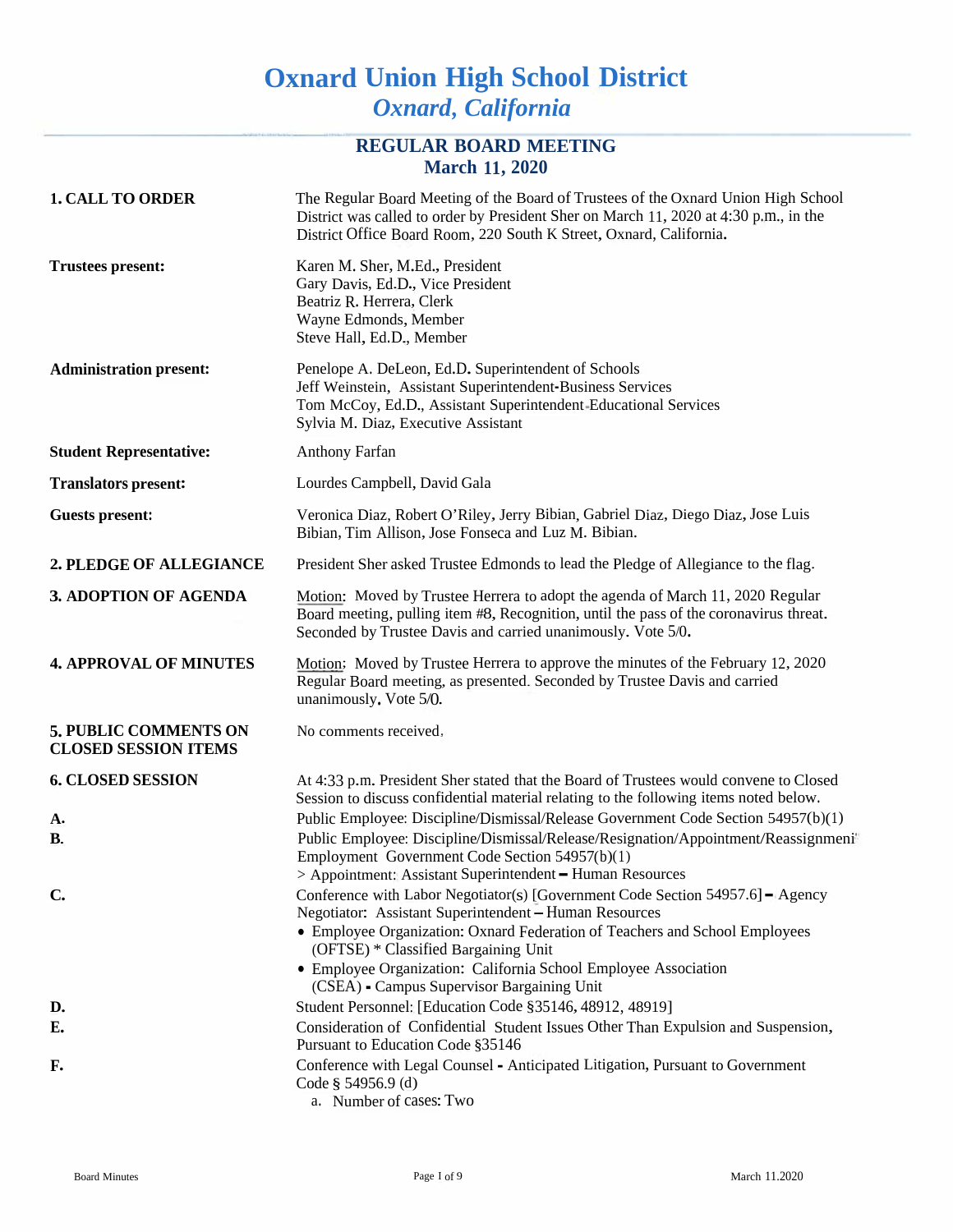| G.                                                                          | Conference with Real Property Negotiator (Govt. Code § 54956.8) PROPERTY:<br>Multiple District-owned parcels, including: (1) South of Oxnard High School, APN 183-<br>0-030-180; (2) District Office Campus, 220, 309, and 315 South K Street, Oxnard, CA,<br>APNs 202-0-010-630 & -740; (3) Hueneme Road Adult School, 527 W Hueneme Road,<br>Oxnard, CA, APN 222-0-082-625; (4) 280 and 300 Skyway Drive, Camarillo, CA, APN<br>230-0-130-105; and (5) 15 Stearman Street, Camarillo, CA, APN 230 0 130-115<br><b>AGENCY NEGOTIATOR: Jeff Weinstein, Assistant Superintendent, Business Services</b><br>and Dr. Joel Kirschenstein, Consultant Sage Realty Group Inc. NEGOTIATING<br>PARTIES: To be determined UNDER NEGOTIATION: Price and terms of payment. |
|-----------------------------------------------------------------------------|-----------------------------------------------------------------------------------------------------------------------------------------------------------------------------------------------------------------------------------------------------------------------------------------------------------------------------------------------------------------------------------------------------------------------------------------------------------------------------------------------------------------------------------------------------------------------------------------------------------------------------------------------------------------------------------------------------------------------------------------------------------------|
| 7. RECONVENE IN<br><b>PUBLIC: REPORT ON CLOSED</b><br><b>SESSION ACTION</b> | The Board reconvened at 6:36 p.m. President Sher reported out that during Closed<br>Session, the Board of Trustees of the Oxnard Union High School District, approved the<br>appointment of Dr. Deborah Salgado to the position of Assistant Superintendent of<br>Human Resources, effective July 1, 2020. The motion was made by Trustee Hall and<br>seconded by Trustee Sher and was approved by a vote of 4 to 1 with Trustee Edmonds<br>dissenting.                                                                                                                                                                                                                                                                                                         |
| <b>8. RECOGNITION</b>                                                       | Due to Coronavirus health concerns, Recognitions have been postponed until further<br>notice to avoid large gatherings in confined spaces.                                                                                                                                                                                                                                                                                                                                                                                                                                                                                                                                                                                                                      |
| Outstanding-Student-HHS                                                     |                                                                                                                                                                                                                                                                                                                                                                                                                                                                                                                                                                                                                                                                                                                                                                 |
| Women <sup>1</sup> *-History-Project-AGBS                                   |                                                                                                                                                                                                                                                                                                                                                                                                                                                                                                                                                                                                                                                                                                                                                                 |
| Mode)-Continuation-Sohool-FHS                                               |                                                                                                                                                                                                                                                                                                                                                                                                                                                                                                                                                                                                                                                                                                                                                                 |
| JAM/rGompetitive-Cheer-National                                             |                                                                                                                                                                                                                                                                                                                                                                                                                                                                                                                                                                                                                                                                                                                                                                 |
| GhiWipKHVr-RJ4S                                                             |                                                                                                                                                                                                                                                                                                                                                                                                                                                                                                                                                                                                                                                                                                                                                                 |
| Gil-Roys-Soceer-Champions-C1HS                                              |                                                                                                                                                                                                                                                                                                                                                                                                                                                                                                                                                                                                                                                                                                                                                                 |
| 9. PUBLIC COMMENTS TO<br><b>ADDRESS THE BOARD OF</b><br><b>TRUSTEES</b>     | Mr. Robert O'Riley, on behalf of Mayor Pro-Tern Carmen Ramirez, spoke in support of<br>Resolution of 20-12, Support of Secure Firearm Storage.                                                                                                                                                                                                                                                                                                                                                                                                                                                                                                                                                                                                                  |
|                                                                             | Veronica Diaz, OUHSD Parent, addressed Trustees as a parent advocate for mental health<br>and emotional wellness for all students by informing them of statistics related to students<br>mental health, school shooting safety and Board Policy 5145.11, Questioning by Law<br>Enforcement.                                                                                                                                                                                                                                                                                                                                                                                                                                                                     |
|                                                                             | Tim Allison, OFTSE Executive Director, spoke in support of Resolution No. 20-12,<br>Support of Secure Firearm Storage.                                                                                                                                                                                                                                                                                                                                                                                                                                                                                                                                                                                                                                          |
|                                                                             | Debra Mansfield, on behalf of the local chapter of Moms Demand Action, spoke in<br>support of Resolution No. 20-12, Support of Secure Firearm Storage.                                                                                                                                                                                                                                                                                                                                                                                                                                                                                                                                                                                                          |
| <b>10. SUPERINTENDENT'S</b><br><b>REPORT</b>                                | Superintendent DeLeon reported on the following:                                                                                                                                                                                                                                                                                                                                                                                                                                                                                                                                                                                                                                                                                                                |
|                                                                             | • Coronavirus Update-<br>a) Steps the District has taken to prevent the spread of the Coronavirus<br>b) Student absences from school (all excused at this time)<br>c) Notification of one confirmed case in Ventura County<br>d) Social distancing-limiting OUHSD public gatherings<br>e) Potential school closures (notification will come from Ventura County Public<br>Health Department)                                                                                                                                                                                                                                                                                                                                                                    |
|                                                                             | · District Job Fair-Saturday, March 28, 2020 at Oxnard High School, 8:00 a.m.-1:00<br>p.m.                                                                                                                                                                                                                                                                                                                                                                                                                                                                                                                                                                                                                                                                      |
|                                                                             | Trustees asked how the district is handling student field trip transportation to colleges for<br>spring visits to UC's and CSU's in regard to the coronavirus pandemic. Dr. DeLeon<br>informed Trustees that most colleges and universities are closing their campuses;<br>therefore, those trips have been canceled plus most of the venues booked for field trips<br>are closing; therefore, those trips have been canceled as well.                                                                                                                                                                                                                                                                                                                          |
|                                                                             | Dr. DeLeon offered a special thank you to Maintenance, Operation and Transportation<br>for deep cleaning each of the school buses that our students are transported on.                                                                                                                                                                                                                                                                                                                                                                                                                                                                                                                                                                                         |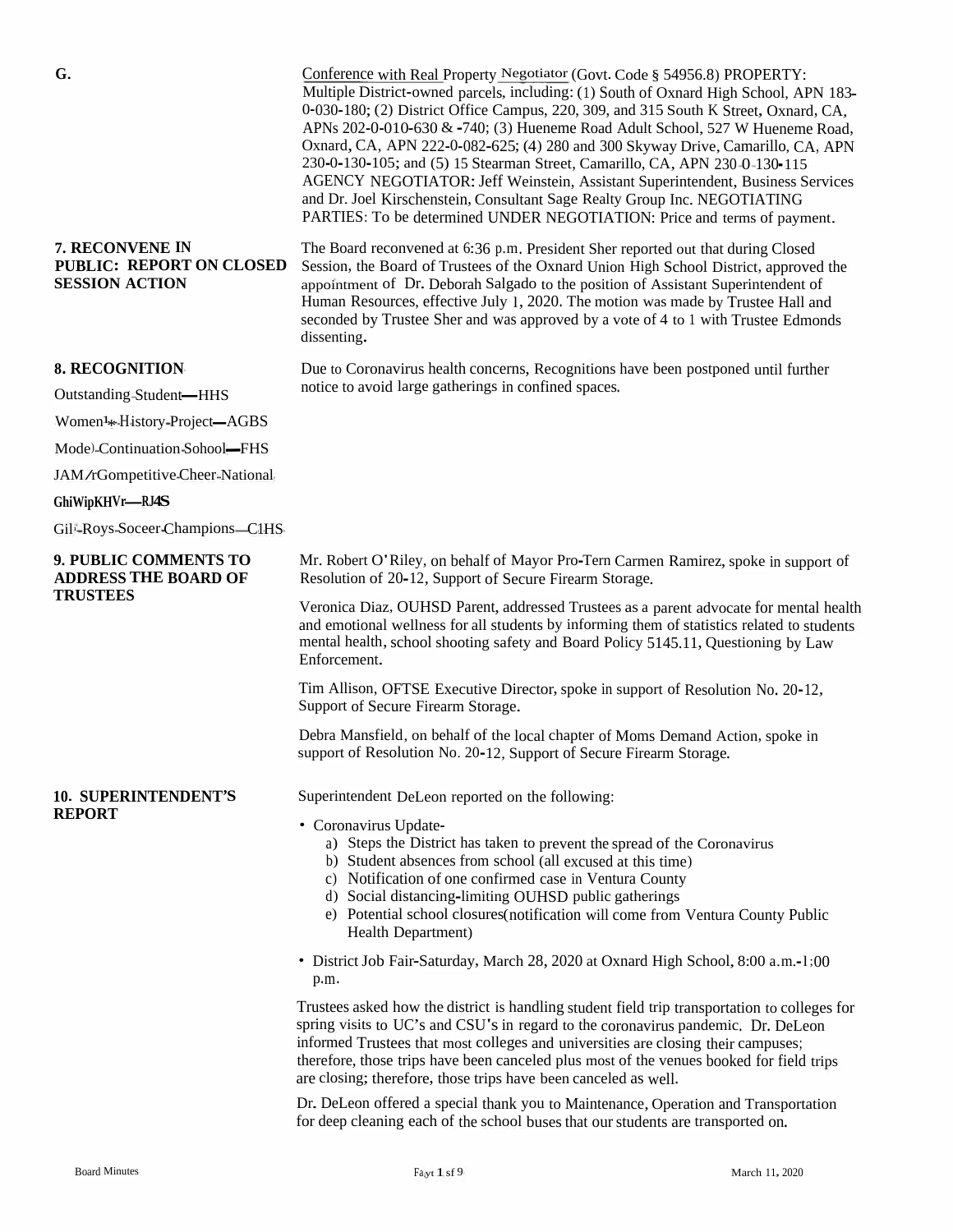Dr. DeLeon informed Trustees that all communications for parents, notifying them of the steps taken thus far in regar<sup>d</sup> to the coronavirus, have gone out in multiple modes: social media, paren<sup>t</sup> square, all-calls, district website and site websites. Social events are being live-streamed to help with the social distancing.

Dr. McCoy informed Trustees the next District LCAP community meeting is scheduled for Wednesday, April 22, 2020 and if it needs to be canceled, the next community meeting will take place on Wednesday, May 6, 2020. Dr. McCoy added the district band night, mariachi festival, etc. have been asked to be rescheduled for May.

Dr. DeLeon informed Trustees that the Board of Trustees do not have any authority to close schools regarding the Coronavirus and claim ADA reimbursement unless this is authorized by the Director of Ventura County Public Health. She also noted that California Governor, Gavin Newsom, has established through <sup>a</sup> State of Emergency that school days missed will not have to be made up.

Anthony Farfan provided his repor<sup>t</sup> for the time period since the last board meeting on February 12, 2020. On behalf of OHS students, Anthony asked how the district will help celebrate the <sup>g</sup>irls soccer team who won the CIF State So Cal Division III Championship and if it will be equitable with that of the PHS Boys Football team with <sup>a</sup> large celebration. Dr. DeLeon replied that <sup>p</sup>lans are in <sup>p</sup>lace for this celebration and the district is big on equity and won't do anything for one team that wouldn't be done for others. She added that Mr. Weinstein is actively seeking donations for rings for all of the championship teams: PHS National Cheerleading Champions, CIHS CIF Boys Soccer and OHS Girls Soccer. Anthony noted that in addition to these championships, some CIHS cheer squads won all events at their spirit event this pas<sup>t</sup> weekend.

Motion: Trustee Herrera moved to approve the Consent Calendar, as presented. Seconded by Trustee Hall and carried unanimously. Vote 5/0.

Purchase orders totaling \$4,911,273.74 and Direct Pays totaling \$155,890 be approved,

It is the recommendation of District Administration that the Board of Trustees accep<sup>t</sup> the donations repor<sup>t</sup> for the period of February 5-March 2, 2020, as presented.

It is the recommendation of District Administration that the Board Approve Mary Schillinger Proposal for Special Education, as presented.

It is the recommendation of District Administration that the Board of Trustees approve <sup>a</sup> contract award to AAA Network Solutions, Inc. for District-Wide Technology Equipment (E-Rate), RFP 611, as presented.

It is the recommendation of District Administration that the Board of Trustees approve the presented contract with Byrom-Davey, Inc. for Tennis Courts Replacement at Oxnard High School, Bid 613, as presented.

It is the recommendation of District Administration that the items listed above be declared surplus and/or obsolete and that staff be authorized to dispose of all items through recycling, sale or other means, in the most expeditious manner, as presented.

It is the recommendation of District Administration that the Board Approve the agreemen<sup>t</sup> with NewCo Foundation for RC Tech to provide technician services to renters

It is the recommendation of District Administration that the Board of Trustees approve proposa<sup>l</sup> from Southwest Sign Co., as presented.

# 11. STUDENT<br>
REPRESENTATIVE REPORT<br>
TO THE BOARD –<br>
ANTHONY FARFAN<br>
and if it will<br>
celebration.<br>
district is big<br>
district is big<br>
others. She<br>
championshi<br>
and OHS Gin<br>
CIHS cheer :<br>
12. CONSENT CALENDAR<br>
Motion: Trus<br>
b

February 3-March 2, 2020

B. Consideration of Approval of Donations February 5-March 2, 2020

C.Consideration of Approval of Mary Schillinger Proposal for Special Education

D. Consideration of Approval of Contract Award to AAA Network Solutions, Inc. for District-Wide Technology Equipment (E-Rate), RFP 611

E. Consideration of Approval of Contract Award to Byrom-Davey, Inc. for Tennis Courts Replacement at Oxnard High School, Bid 613

F. Consideration of Approval of the Disposal of Surplus Asset Items, February 12, 2020 - March 10, 2020

G. Consideration of Approval of It is the recommendation of Distr<br>Amendment No. 2 to the Consultant agreement with NewCo Foundation<br>Services Agreement Between of the RCHS PAC, as presented. OUHSD and NEWCO Foundation DBA RCMakes and RCTech

H. Consideration of Approval of Purchase and Installation of Signage for 1800 Solar Drive

Board Minutes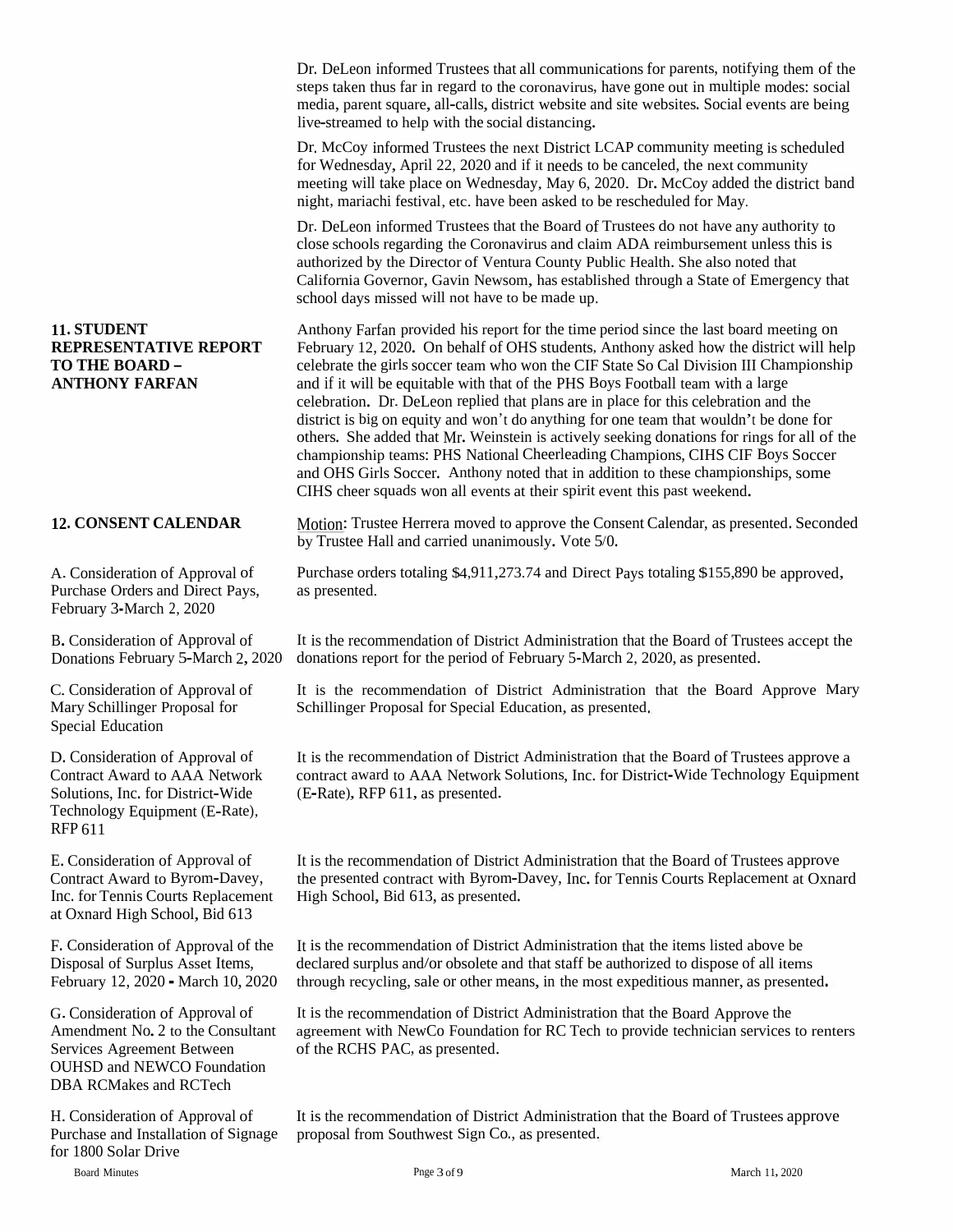I. Consideration of Approval of ACHS Band Uniform Storage<br>Container Container

J. Consideration of Approval for Contractors Schneider Electric &Contractors Schneider Electric & proposal from Schneider Electric, as presented.<br>NSWC for 1800 Solar, Chilled NSWC for 1800 Solar, Chilled Water Loop Flow Meters

K. ConsiderationContractor Kiwitt's General BuildingOHS Trellis Beam Project CO#l

L. ConsiderationContractor Kiwitt's General BuildingOHS Trellis Beam Project CO#2

M. ConsiderationContractor Kiwitt's General BuildingOHS Trellis Beam Project CO#3

N. ConsiderationContractor CECf Del Sol High School Advanced<br>ita Pran Site Prep

O. Consideration of Approval for Hiring of Vehicle Mechanic <sup>1</sup>

P. Consideration of Approval for Arboles Care Tree Service to Provide Palm Tree Trimming at<br>Various Sites Various Sites

Q. Consideration of Approval of<br>Contractor CEC (Colifornia Elas Contractor CEC (California Electric Company) to Install Variable<br>Frequency Drive Dump + DU Frequency Drive Pump at PHS

R. Consideration of Approval of<br>Contract Arrest to NV5 for Space Contract Award to NV5 for Special<br>Increasing and Testing for OUS and Inspection and Testing for OHS and<br>PHS Lobby Entry Penevation PHS Lobby Entry Renovation<br>Projects Projects

S. Consideration of Approval of<br>Contrast Change Order #2 to CO Contract Change Order #3 to G2K Construction for Additional Phase One Lobby Security Enhancements at ACHS, CIHS and HHS

T. Consideration of Approval of Contract Award to Allen Electric<br>Converges to Unamela Electrical Company to Upgrade Electrical<br>Service to PMUS Library Puils Service to RMHS Library Building<br>HVAC Unite HVAC Units

U. Consideration of Approval of<br>Contract Change Order #4 to Contract Change Order #4 to<br>BeCreen Corporation for Ad ReGreen Corporation for Additional<br>Preposition 20 Energy Efficiency Proposition 39 Energy Efficiency<br>Lisking Wark at UUS OUS & Lighting Work at HHS, OHS &RMHS

It is the recommendation of District Administration that the Board of Trustees approve<br>the hydrot for the ACUS Bond Uniform Storage as presented the budget for the ACHS Band Uniform Storage, as presented.

n of Approval for It is the recommendation of District Administration that the Board of Trustees approve

n of Approval for It is the recommendation of District Administration that the Board of Trustees approve<br>it's Consul Puilding, the recognes required by Kinjit's Consul Puilding Contractor, as recognized Contractor Kiwitt's General Building – the proposal provided by Kiwitt's General Building Contractor, as presented.<br>for OHS Trellis Beam Proiect CO#1

n of Approval for It is the recommendation of District Administration that the Board of Trustees approve<br>it is Cancel Building, the recognes provided by Kinjittle Cancel Building Contractor, as approximately Contractor Kiwitt's General Building – the proposal provided by Kiwitt's General Building Contractor, as presented.<br>for OHS Trellis Beam Proiect CO#2

n of Approval of It is the recommendation of District Administration that the Board of Trustees approve<br>the Concret Building the proposed provided by Kinjith's Concret Building Centre the secondary of Contractor Kiwitt's General Building – the proposal provided by Kiwitt's General Building Contractor, as presented.<br>for OHS Trellis Beam Proiect CO#3

> n of Approval for It is the recommendation of District Administration that the Board of Trustees approve the proposal provided by California Electric Company, as presented.

> > It is the recommendation of District Administration that the Board of Trustees approve<br>the hiring of ane (1) Vehicle Machania 1, as researted the hiring of one (1) Vehicle Mechanic 1, as presented.

> > It is the recommendation of District Administration that the Board of Trustees approve<br>the proposals from Arbeles Tree Care Service, as are earted the proposals from Arboles Tree Care Service, as presented.

> > It is the recommendation of District Administration that the Board of Trustees approve<br>the grapesed gravided by Celifornia Flastiic Company as approached the proposa<sup>l</sup> provided by California Electric Company, as presented.

It is the recommendation of District Administration that the Board of Trustees approve a<br>Contract Award to NV5 for Special Increasing and Trating for OUS and DUS Laboratory Contract Award to NV5 for Special Inspection and Testing for OHS and PHS Lobby Entry Renovation Projects, as presented.

It is the recommendation of District Administration that the Board of Trustees approve<br>Contract Change Order #3 to CaV Construction for Additional Phase One Labby Contract Change Order #3 to G2K Construction for Additional Phase One Lobby Security Enhancements, at ACHS, CIHS and HHS, as presented.

It is the recommendation of District Administration that the Board of Trustees approve a<br>Contract Award to Allan Flactuic Commence to Hagrade Flactuical Semice to PMHS Contract Award to Allen Electric Company to Upgrade Electrical Service to RMHS<br>Library Building HVAC Haits, as researted Library Building HVAC Units, as presented.

It is the recommendation of District Administration that the Board of Trustees approve a<br>Contract Change Order #4 to BeCreen Gameratian for Additional Departition 20 Factors Contract Change Order #4 to ReGreen Corporation for Additional Proposition <sup>39</sup> EnergyEfficiency Lighting Work at HHS, OHS & RMHS, as presented.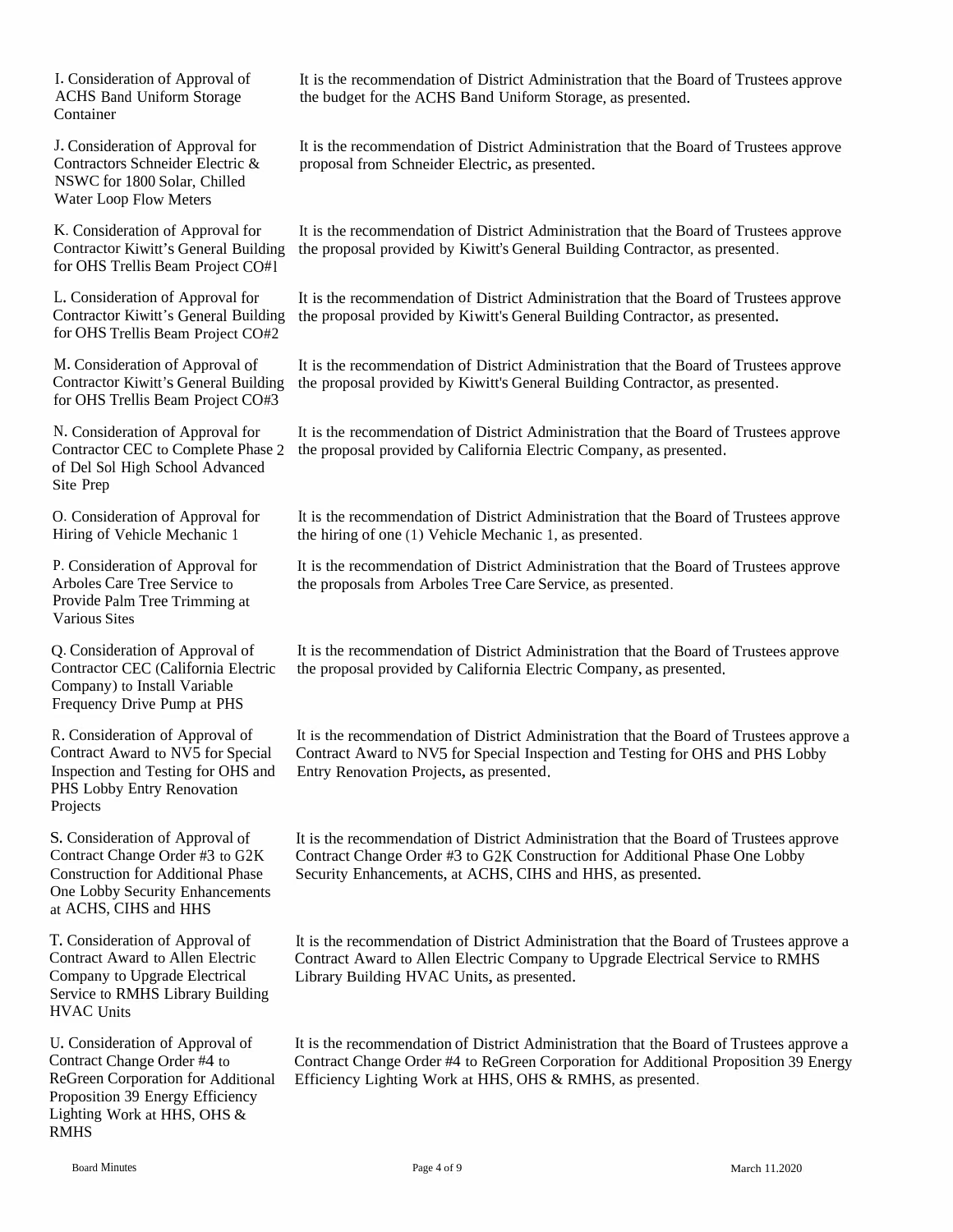V. Consideration of Approval of Contract Award to Pro Fab Construction to Replace Modular Ramps and Stairs at ACHS and HHS

Environmental Systems for Code PHS and RMHS, as presented. Upgrades at OHS, PHS and RMHS

Group to Retrofit CIHS Gymnasium Basketball Backboards

Y. Consideration of Approval of Contract Award to Sports Facilities Group to Renovate Rio Mesa HS Gym Locker-room Lockers

Z. Consideration of Approval of Contract Award to Clean Cut Painting for FHS Admin Bldg Exterior and OHS Admin Bldg Exterior Trellis

AA. Consideration of Approval of Contract Award to Pro Fab Construction to Replace Modular Gutters at Frontier HS on 20 Classroom Buildings

BB. Consideration of Approval of Purchase Award to Famcon for ACHS Site Fire Suppression System Piping

CC. Consideration of Approval of Contract Change Order #1 to G2K Construction to Add the RMHS Lobby Renovation to the Phase Two Lobby Security Enhancement Projects

DD.Consideration of Approval of Non -Public Schools (NPS) Placements, According to the Students' IEP Teams and the Director of Special Education

Renewal of Student Professional Nursing Assistant Education/Business Associate Agreement with Glenwood Care **Center** 

Caregiver/Home Care Aide

It is the recommendation of District Administration that the Board of Trustees approve <sup>a</sup> Contract Award to Pro Fab Construction to Replace Modular Ramps and Stairs at ACHS and HHS, as presented.

W. Consideration of Approval of It is the recommendation of District Administration that the Board of Trustees approve a Contract Change Order #5 to Indoor Contract Change Order *U5* to Indoor Environmental Systems for Code Upgrades at OHS,

X. Consideration of Approval of It is the recommendation of District Administration that the Board of Trustees approve a Contract Award to Sports Facilities Contract Award to Sports Facilities Group to Retrofit CIHS Gymnasium Basketball

> It is the recommendation of District Administration that the Board of Trustees approve <sup>a</sup> Contract Award to Sports Facilities Group to Renovate Rio Mesa HS Gym Locker-room Lockers, as presented.

> It is the recommendation of District Administration that the Board of Trustees approve <sup>a</sup> Contract Award to Clean Cut Painting for FHS Admin Bldg Exterior and OHS Admin Bldg Exterior Trellis, as presented.

> It is the recommendation of District Administration that the Board of Trustees approve <sup>a</sup> Contract Award to Pro Fab Construction to Replace Modular Gutters at Frontier HS on <sup>20</sup> Classroom Buildings, as presented.

It is the recommendation of District Administration that the Board of Trustees approve <sup>a</sup> Purchase Award to Famcon for ACHS Site Fire Suppression System Piping, as presented.

It is the recommendation of District Administration that the Board of Trustees approve Contract Change Order #1 to G2K Construction to Add the RMHS Lobby Renovation to the Phase Two Lobby Security Enhancement Projects, as presented.

It is the recommendation of the District Administration that the Board of Trustees approve the Non -Public Schools (NPS) Placements, According to the Students' IEP Teams and the Director of Special Education, as presented.

EE. Consideration of Approval of the It is the recommendation of the District Administration that the Board of Trustees approve the Renewal of Student Professional Nursing Assistant Education/Business Associate Agreement with Glenwood Care Center, as presented.

FF. Consideration of Approval Adult It is the recommendation of the District Administration that the Board of Trustees Education Course Approval (A-22): approve the Adult Education Course Approval (A-22): Including <sup>a</sup> New Course in Including <sup>a</sup> New Course in Caregiver/Home Care Aide, as presented.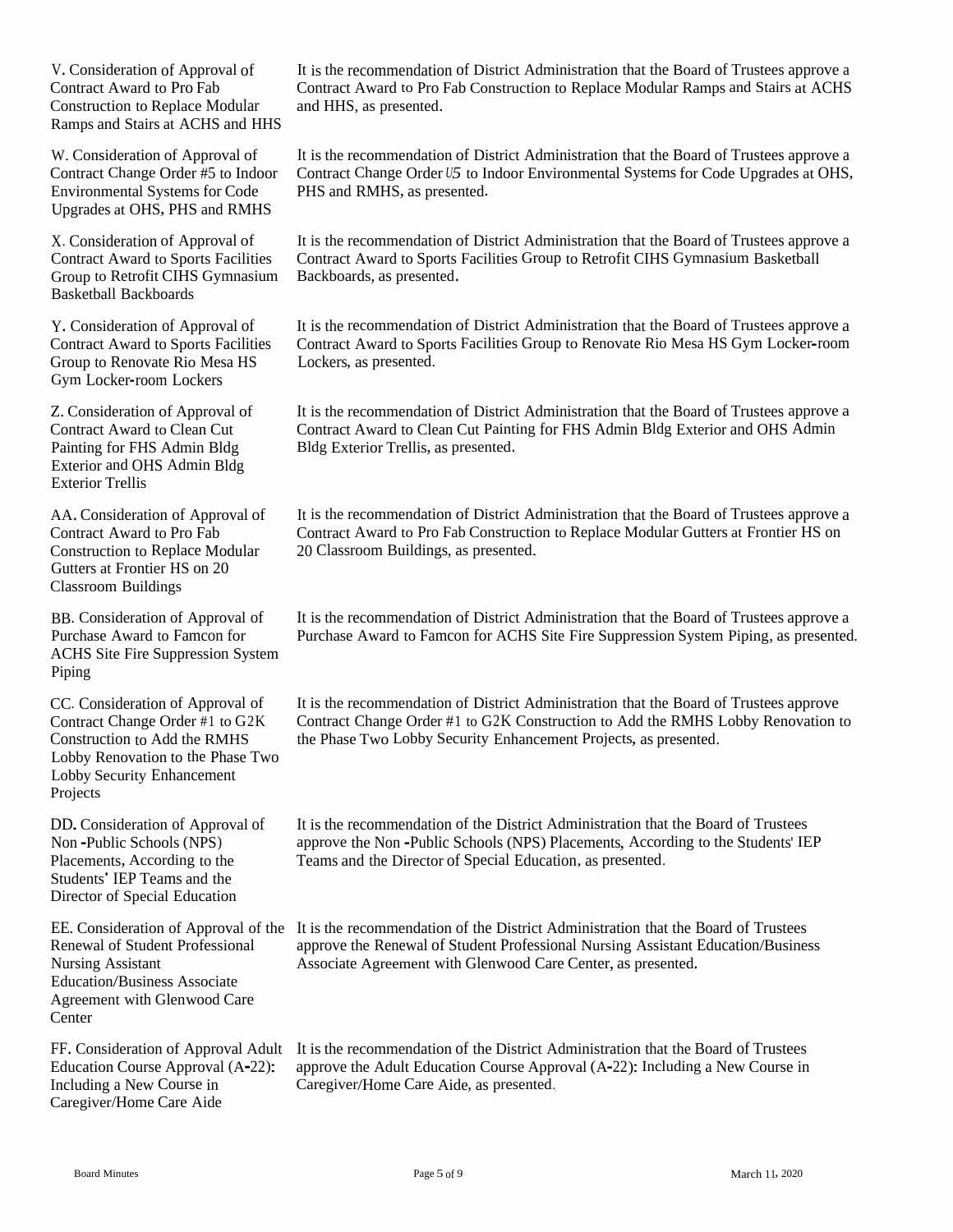GG. Consideration of Approval of Out of State/Country Field Trips:<br>CUIS Cases Country Team to CIHS Cross Country Team<br>Registered OB Sept 24, 2020 CIHS Cross Country Team to<br>Portland, OR Sept 24, 2020 -Sept 26,<br>2020 NIKE Portland XC Race 2020 NIKE Portland XC Race

HH.Consideration of Approval of Renewal MemorandumRenewal Memorandum of<br>Understanding between Oxnard<br>Union High Sabaal District and Union High School District and<br>Learn 4.1 if a 2000 Summar Se Learn 4 Life - <sup>2020</sup> Summer School

II. Consideration of Approval of Renewal MemorandumRenewal Memorandum of approve<br>
Understanding (MOU) between the Unified<br>
Vanture Unified Sakaal District as Februari Ventura Unified School District as Education<br>the Local Education Agency for the Pictual the Local Educationthe Local Education Agency for the Distnct), as presented.<br>Ventura County Indian Education<br>Consentium (Dravidar) and the Consortium (Provider) and the (Provider) and the Oxnard Union High School District (Partner District)

JJ. Consideration of Approval of Stipulated Student Expulsions by Agreement of the School Principal, the Student, and the Students'<br>Persytichness as not Beam Parent Guardian, as per Board Policy<br>**5144** Sastian 22 5144, Section <sup>22</sup>

KK, Consideration of Approval of<br>Personnel Itams Personnel Items

LL. Considerationthe Revisions to Board Bylaw Board Bylaws, as presented, and that adopted, both for second<br>a Navy Board Bylaw 0211. a New Board Bylaw 9311: a New Board Bylaw 9311:<br>Administrative Regulations be adopted,[Second Reading]

MM. Consideration of Revision **Oxnard Union High School District** Oxnard Union High School District presented, for first reading.<br>Board Bylaw 9320: Meetings and<br>Notices [First Reading] Notices [First Reading]

NN. Consideration of Approval of Revisions of Board Policy 3513.3<br>Tehnore Free Schools (First Tobacco Free Schools [First Reading]

OO. Consideration of Adoption of New Board Policy 5141.22 New Board Policy 5141.22<br>Infectious Diseases [First Reading]

PP. Consideration of Approval of Revision of Board Policy 5145.7 Sexual Harassment [First Reading]

QQ. Consideration of Approval of Revision of Board Policy and<br>Administrative Peculation 51 Administrative Regulation 5144: Student Discipline [Second Reading] It is the recommendation of the District Administration that the Board of Trustees approve the Out of State!Country Field Trips: CIHS Cross Country Team to Portland, OR<br>Sept 24, 2020 -Sept 26, 2020 NIKE Portland XC Race, as presented. Sept 24, <sup>2020</sup> -Sept 26, <sup>2020</sup> NIKE Portland XC Race, as presented.

It is the recommendation of the District Administration that the Board of Trustees approve the Renewal Memorandum of Understanding between Oxnard Union High<br>School District and Learn 4 Life - 2020 Summer School, as presented. School District and Learn <sup>4</sup> Life - <sup>2020</sup> Summer School, as presented.

It is the recommendation of the District Administration that the Board of Trustees approve the Renewal Memorandum of Understanding (MOU) between the Ventura<br>Unified School District as the Local Education Agency for the Ventura County Indi d School District as the Local Education Agency for the Ventura County Indian<br>tion Consentium (Davidse) and the Ounced Union With School District (Dataset Consortium (Provider) and the Oxnard Union High School District (Partner

It is the recommendation of the District Administration that the Board of Trustees approve the Stipulated Student Expulsions by Agreement of the School Principal, the<br>Student and the Students' Depart Cuantier, as non-David Dalian 5144, S. C. 22, 22, Student, and the Students' Parent/Guardian, as per Board Policy 5144, Section 22, as presented.

It is the recommendation of District Administration that the Board of Trustees approve<br>the negational items as presented the personne<sup>l</sup> items, as presented.

n of Approval of It is recommended that Trustees approve the revisions to Board Bylaw<br>Reard Bylaw 0212: Bylaws as researted and that a naw Baard Bylaw 0211: Administrative w 9312, Board<br>ive Regulation w 9312: Bylaws as presented, and that a new Board Bylaw 9311: Administrative Regulations be and that adopted, both for second reading. adopted, both for second reading.

n of It is recommended that Trustees reaffirm Board Bylaw 9320, Meetings and Notices, as strict presented, for first reading.

It is the recommendation of the District Administration that the Board of Trustees approve the Revisions of Board Policy 3513.3 Tobacco Free Schools [First Reading], as presented.

It is the recommendation of the District Administration that the Board of Trustees approve the Adoption of New Board Policy 5141.22 Infectious Diseases [First Reading],<br>as presented. as presented.

It is the recommendation of the District Administration that the Board of Trustees approve the Revision of Board Policy 5145.7 Sexual Harassment [First Reading], as presented.

It is the recommendation of the District Administration that the Board of Trustees approve the Revision of Board Policy and Administrative Regulation 5144: Student<br>Discipling [Second Regular], as greented Discipline [Second Reading], as presented.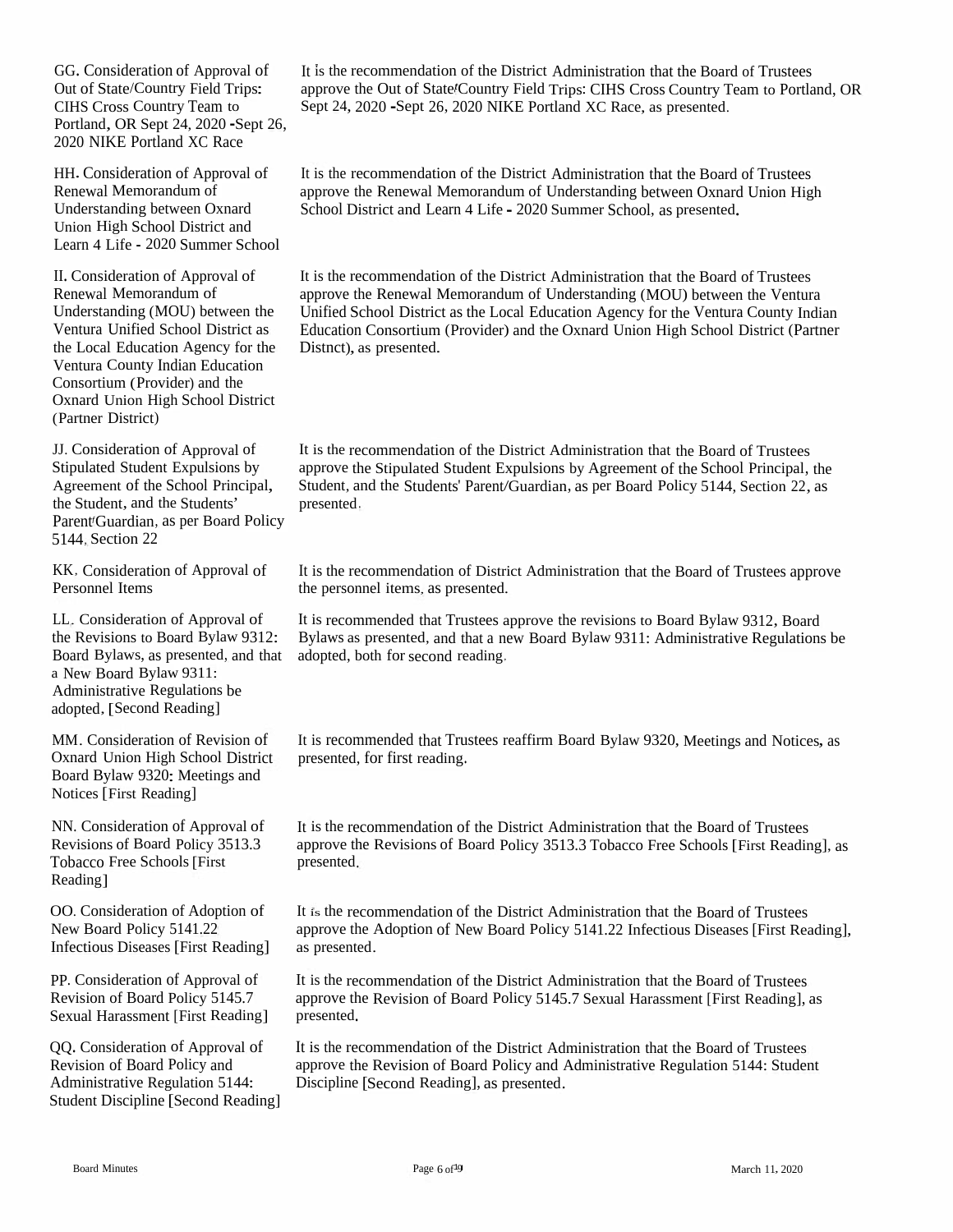Suspension and Expulsion/Due Process [Second Reading]

Expulsion/Due Process (Students with Disabilities) [Second Reading]

Restraint [Second Reading]

Conflict of Interest Code [Second Reading]

VV. Consideration of Approval of Revision of Board Policy 1330: Use of School Facilities[First Reading]

Board Policy 5146: Married/Pregnant/Parenting Students [Second Reading], as presented. [Second Reading]

### **14. ACTION**

A. Consideration of Adoption of Resolution No. 20-14 Authorizing Amount of \$75,000,000- to Finance the Acquisition, Construction and Improvement of New High School Facilities, and Approving Related Documents and Actions

It is the recommendation of the District Administration that the Board of Trustees RR. Consideration of Adoption of It is the recommendation of the District Administration that the Board of Trustees<br>New Board Policy and approve the Adoption of New Board Policy and Administrative Regulation 5144.1:<br>Admini

It is the recommendation of the District Administration that the Board of Trustees approve the Adoption of New Administrative Regulation 5144.2: Suspension and SS. Consideration of Adoption of It is the recommendation of the District Administration that the Board of Trustees<br>New Administrative Regulation and Expulsion/Due Process (Students with Disabilities) [Second Reading], as

It is the recommendation of the District Administration that the Board of Trustees approve the Adoption of New Administrative Regulation 5131.41 Use of Seclusion  $\&$ TT. Consideration of Adoption of It is the recommendation of the District Advew Administrative Regulation approve the Adoption of New Administrat 5131.41 Use of Seclusion & Restraint [Second Reading], as presented.

It is the recommendation of District Administration that the Board Approve Revision of UU. Consideration of Approval of It is the recommendation of District Administration that the Board Approve Revision of Board Policy 2300: Board Bylaw 2300: Conflict of Interest Code [Second Reading], as presented.

> It is the recommendation of District Administration that the Board Approve Board Policy 1330: Use of School Facilities [First Reading], as presented.

WW. Consideration of Revision of It is the recommendation of the District Administration that the Board of Trustees approve the Revision of Board Policy 5146: Married/Pregnant/Parenting Students

> OUHSD is in the process of building the new Del Sol High School. Mr.Jeff Weinstein, Assistant Superintendent Business Services presented to Trustees information regarding the cost of the school, the cash flow to pay for construction and the financing recommendation of the administration.

It was noted that the property acquisition amount for Del Sol HS is no longer included in the funding model as the district already owns the property. Mr. Weinstein explained that the district will foresee <sup>a</sup> \$613,500 debt service short fall of the sale of the Certificates of Participation, noted in action item <sup>14</sup> <sup>A</sup> below, and can be covered by redevelopment fees and developer fees. Trustees inquired as to what the redevelopment fees and developer fees have been used for in the past. Mr. Weinstein replied that they've been used for modernization, not for everyday operations. Trustees expresse<sup>d</sup> concern of commitments made to existing sites through Measure A. Dr. DeLeon informed Trustees that it was built into each site's <sup>p</sup>lan that all projects will receive matching funds; therefore, the **13. STUDY SESSION** OUHSD is in the process of building the new Del Sol High Scho<br>
Del Sol Budgeting Assistant Superintendent Business Services presented to Trustees<br>
the cost of the school, the cash flow to pay for constr

Motion: Trustee Sher moved to adopt Resolution #20-14 Authorizing the Execution, Delivery and Sale of Certificates of Participation in the Maximum Aggregate Principal the Execution, Delivery and Sale of Amount of \$75,000,000- to Finance the Acquisition, Construction and Improvement of New High School Facilities, and Approving Related Documents and Actions, as presented.Therefore, no second to the motion no action was taken. Certificates of Participation in the Maximum Aggregate Principal

Trustees being extremely concerned about the debt service shortfall, if the District enters into <sup>a</sup> certificate of participation debt, asked Mr. Weinstein to provide <sup>a</sup> <sup>p</sup>lan to review the genera<sup>l</sup> fund income and expenses looking forward to identify funds that can be used to suppor<sup>t</sup> the debt service moving forward which means looking at the 2020-2021 adopted budget along with future years. Mr. Weinstein informed Trustees that he won't have enoug<sup>h</sup> time to bring the requested information to the March 25th board meeting; Tabled for April 29, 2020 have enough time to bring the requested information to the March 25th boath therefore, he will bring it to the April 29<sup>th</sup> board meeting for consideration.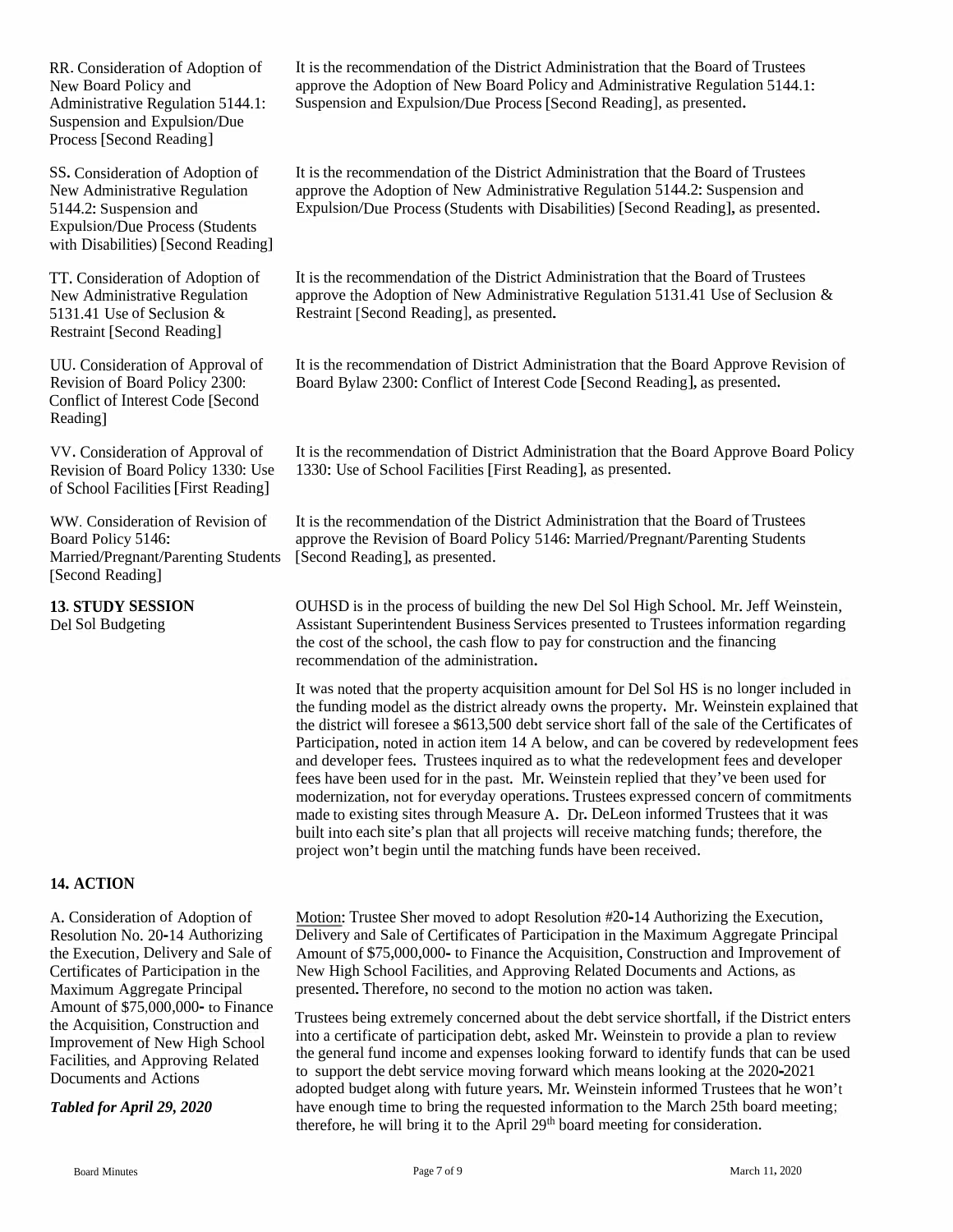F. Consideration of Approval of Employment on the Basis of a<br>Provisional Internship Demait Provisional Internship Permit for Amelia Pecsok, Science Teacher: Biological Sciences, Grades 9-12 at Channel Islands High School Effective March 12, <sup>2020</sup>

### *Approved*

*Tabled*

G. Consideration of Adoption of Resolution No. 20-11, Recognizing<br>April 10, 2020 as Dalama Unarta April 10, <sup>2020</sup> as Dolores Huerta Day

# *Approved*

E. Consideration of Adoption of New Board Policy 5145.11: New Board Policy 5145.11:<br>Questioning by Law Enforc Questioning by Law Enforcement<br>[First Reading] This item was heard<br>before the Study Session before the Study Session

e Services for Rancho Campana High School *Tabled*

District-Wide*Tabled*D. Consideration of Approval of City of Camarillo Revised Agreement for This item

C. Consideration of Adoption of<br>Pessivian Na. 20.12 Establishis

B. Consideration of Approval of the<br>Second Interim Fiscal Year 2010 Second Interim, Fiscal Year 2019- **<sup>2020</sup>**

*Approved*

Resolution No. 20-13 EstablishingCompatibility, Uniformity and<br>Standardization for IT Smitche Standardization for IT Switches<br>District-Wide

This item was tabled for a future meeting; therefore, no action was taken at this time.

Trustees expresse<sup>d</sup> their desire to have students' constitutional rights explained tostudents before questioning by law enforcement, concern of when parents are not<br>short their student heirs questioned by law enforcement, concern of a vessible students before questioning by law enforcement, concern of when parents are notified<br>about their student being questioned by law enforcement, concern of a possible violation<br>of a Paral Cada to include edministering at<br>of t about their student being questioned by law enforcement, concern of a possible violation<br>of a Penal Code to include administrative staff during the student's questioning and their<br>degine to have affety magaying ambadded in desire to have safety measures embedded in the policy to protect students. Trustees stated<br>this hand policy is autremaly experimental thanks that we measured that Dr. McCan take this board policy is extremely sensitive; therefore, they suggested that Dr. McCoy take their input and reconfirm their input and reconfirm with law enforcement and/or attorneys and bring something<br>reasonable for Trustees to consider. Trustees also suggested that Dr. McCoy contact<br>student leadership and account community mambage to co student leadership and parent community members to<br>Dr. McCov cynleined to Trustees that the district does student leadership and parent community members to acquire their input on this policy.<br>Dr. McCoy explained to Trustees that the district doesn't have authority to notify parents<br>night to questioning of a student by law or<br> prior to questioning of a student by law prior to questioning of a student by law enforcement. It was also recommended that Dr.<br>McCoy add language to address accommodations for students with a 504 plan or an IEP.

This item was tabled for <sup>a</sup> future meeting; therefore, no action was taken.

President Sher requested <sup>a</sup> break at 8:21 p.m. The meeting resumed at 8:30 p.m.

Motion: Trustee Hall moved to approve the Employment on the Basis of a Provisional<br>Internation Bermit for Amelia Bassal: Science Teacher: Biological Sciences, Grades 0. Internship Permit for Amelia Pecsok, Science Teacher: Biological Sciences, Grades 9-12at Channel Islands High School Effective March 12, 2020, as presented. Seconded by<br>Trustee Sher and carried unanimevaly, Meta 5.0 Trustee Sher and carried unanimously. Vote 5/0

Motion: Trustee Sher moved to adopt Resolution #20-11, Recognizing April 10, 2020 as<br>Delares Huerte Day, as presented. Seconded by Trustee Hell and agrical unanimously. Dolores Huerta Day, as presented. Seconded by Trustee Hall and carried unanimously.<br>Vote 5/0 Vote 5/0

Motion: Trustee Herrera moved to approve the Second Interim, Fiscal Year 2019-2020, as presented. Seconded by Trustee Davis and carried unanimously. Vote 5/0.

This item was tabled for <sup>a</sup> future meeting; therefore, no action was taken at this time.